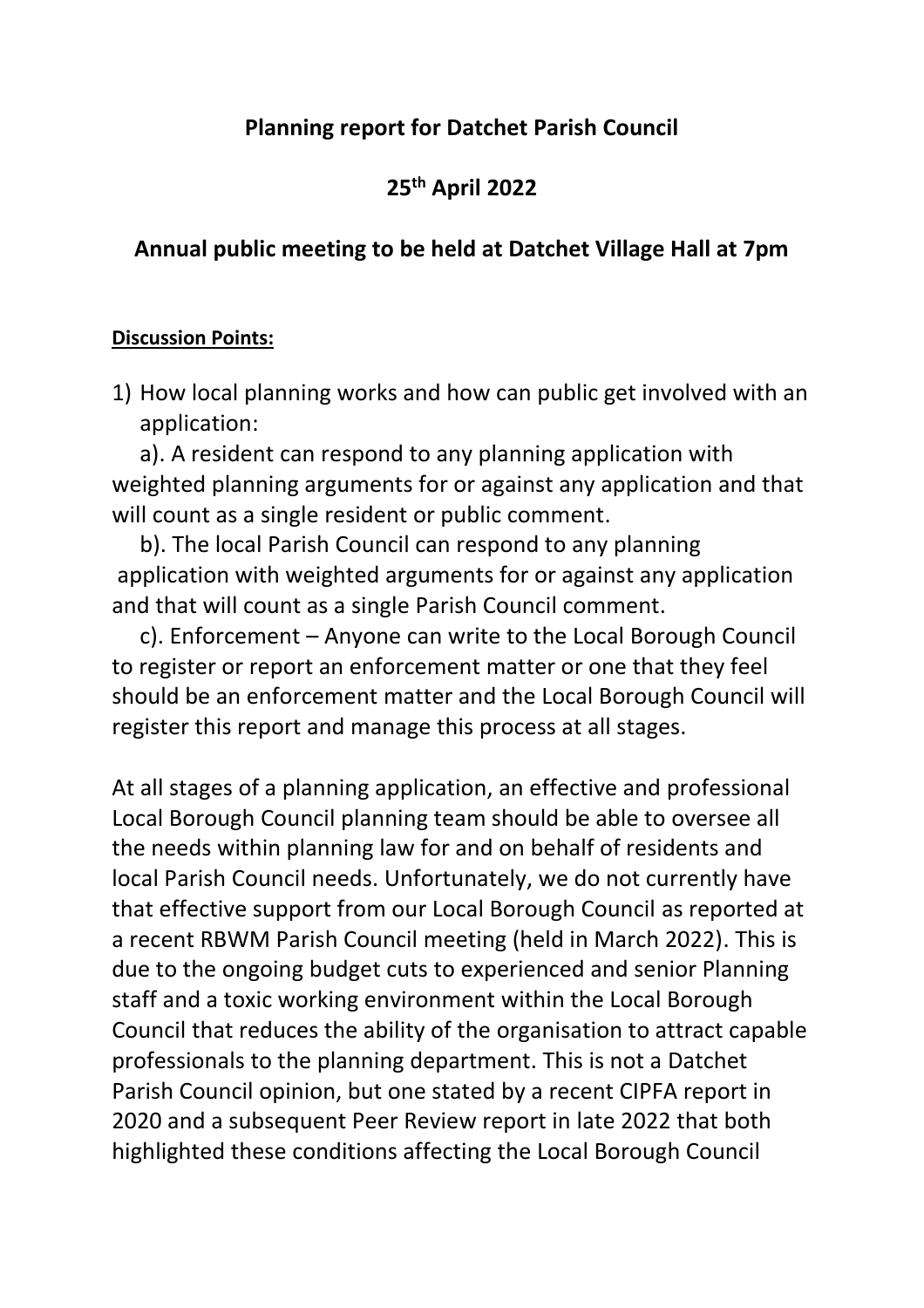ability to carry out its required duties to the residents of RBWM. We the Datchet Parish Council Planning members try to navigate around these obstacles on a day-to-day basis as a volunteer organisation on behalf of residents and report recommendations on local planning applications in an unbiased, fair basis, adding local knowledge and residents' views that are placed at the Parish Councils door. However, it is our duty to inform residents of the current position of the Local Borough Council and the impact it is having or will have on the future of Datchet.

- 2) Datchet Parish Council's hands are tied on nearly all local planning matters since the introduction of the latest NPPF (National Planning Policy Framework) and Borough's local Plan (BLP) were adopted – The current Borough's local Plan (BLP) is not in the interests of Datchet residents in my opinion as lead member for planning but currently it is adopted and we are being faced with ongoing pressures on infrastructure, traffic, pollution, over development of our village and a lack of concern for residents safety, health or risk to homes and businesses from the risk of flooding in the future.
- 3) The adopted Datchet Design Guide (DDG) has helped us report on planning applications and has added some weighted arguments to maintain our village's character, as we endeavour to support residents, but we are in the hands of RBWM planning officers as to the outcome of any planning application. RBWM can overrule the Datchet Design Guide (DDG) or any comments made by residents or Parishes but we hope to see improvements in the weighted arguments for Datchet residents in the future on local planning matters after the introduction of the Localism Act in 2011 but currently this is in reverse (see notes above)
- 4) We are working on the Datchet Neighbourhood Plan as a DPC document with the local DNP steering group which we hope may go someway to support our local planning need, but our hands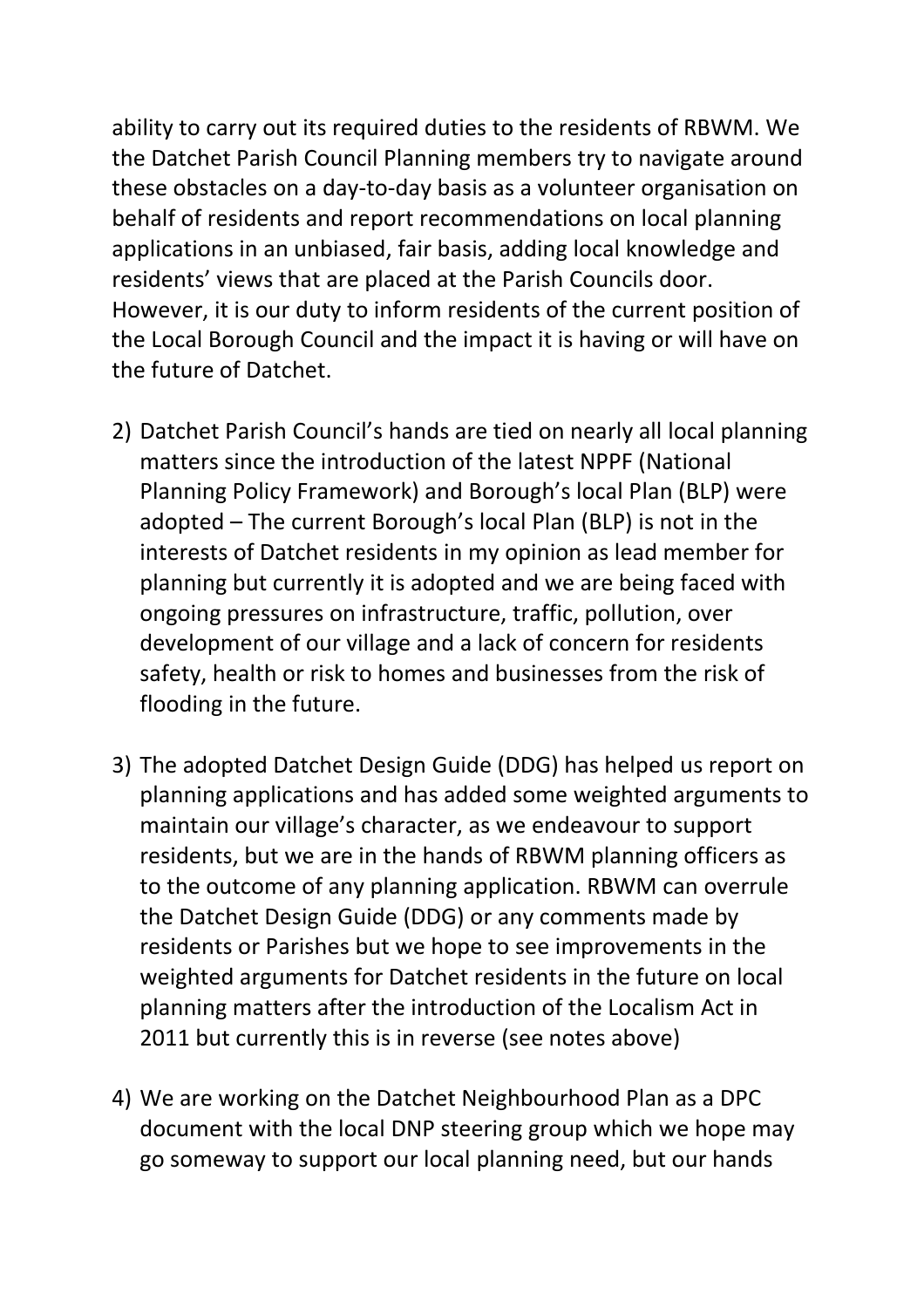appear tied again as we are being pushed to work within the BLP & the NPPF, which do not support our village needs directly or in fact contradict our local needs. The DNP is in public consultation until 15th May, so we ask the public to raise issues that they feel are important to them, but the DPC would like to see more weight added to the DNP and DDG in all planning matters with more weight added to residents' concerns.

- 5) To address the lack of local input into any planning decisions we are trying to work closer with RBWM to find a way to give Datchet Parish Council more input of a local nature where the interests of the community are considered and not ignored as is the current situation. We accept we are not skilled planning specialists, but we can supply local input in many ways for residents that would support any planning application or protect residents when they have weighted planning arguments on any application.
- 6) We have a meeting set up in May to discuss with the leading officers of the Borough council to raise our concerns. Following this meeting we will be discussing with other parish Councils to collaborate on getting more input into local planning decisions. This meeting was suggested by me as Lead member for Planning to the Leader and Managing Director of the Local Borough Council on the basis that the planning department at RBWM is mentioned on numerous occasions as "not being fit for purpose" as they lack capacity and experienced officers. Additionally, they are struggling to find new staff to support enforcement and experienced planning departments. So, we are seeing how parishes can support the Local Borough Council planning team rather than being overlooked and Parishes can become part of the team rather than just a single weighted local input the same as a resident in planning matters. I am confident all Parishes can see local planning matters being devolved to them in the future to support local applications and residents with more weight. At the end of the day the Parish Councils' are the main point of contact